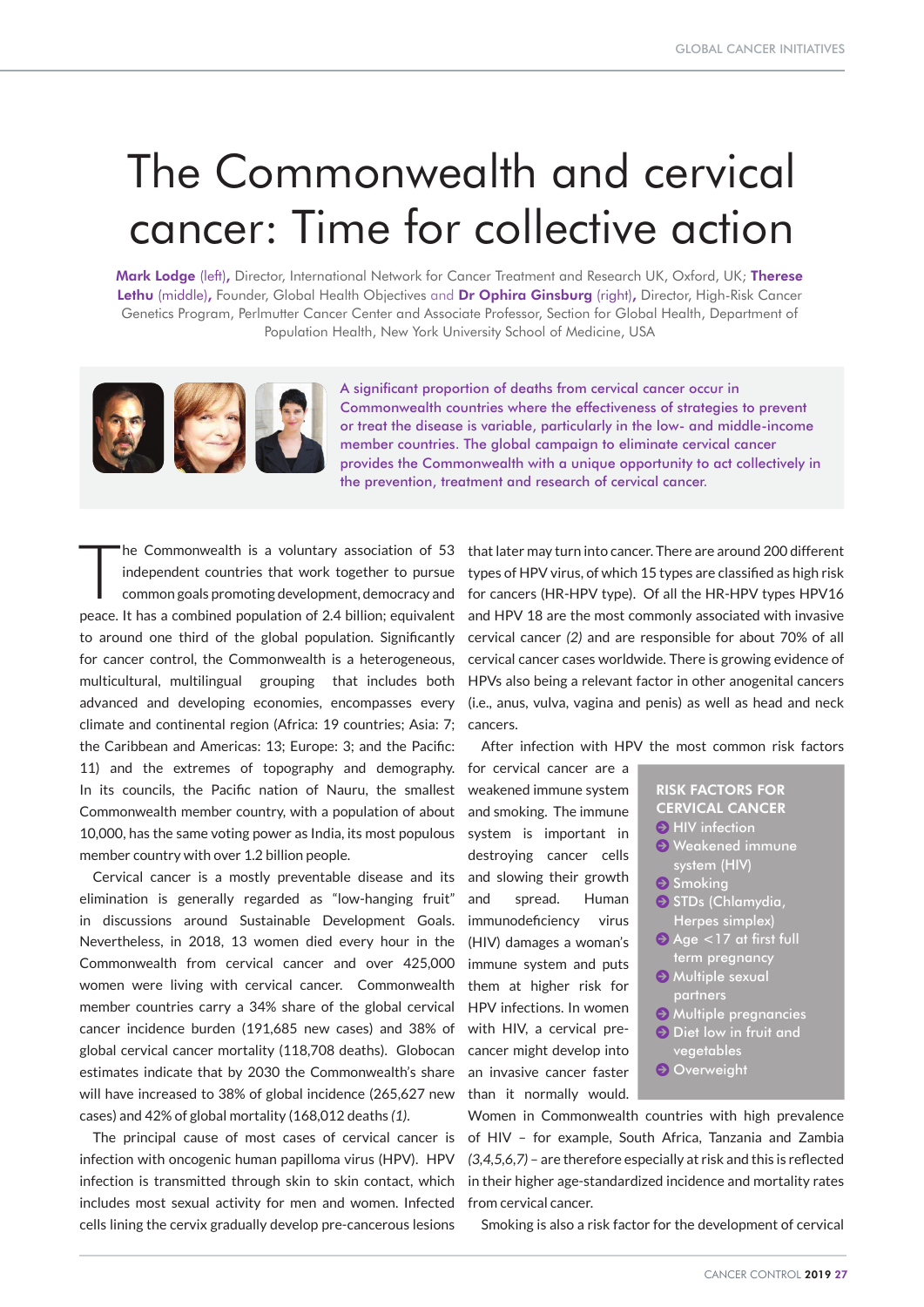cancer. Women who smoke are about twice as likely as nonsmokers to get cervical cancer while the time since quitting is associated with a two-fold reduced risk *(8)*. Tobacco byproducts have been found in the cervical mucus of women who smoke *(9)*. Researchers believe that these substances damage the DNA of cervix cells and may contribute to the development of cervical cancer *(10)*. Other risk factors include chlamydia infection, a diet low in fruit and vegetables, excess weight and having multiple pregnancies. If a woman is younger than 17 years at first pregnancy, she is also more inclined to developing cervical cancer later in life than women who have waited to get pregnant until they were 25 years or older *(11)*.

# Cervical cancer incidence and mortality in the **Commonwealth**

Cervical cancer is the fourth most frequent cancer in women, with an estimated global incidence of 569,847 new cases in 2018 and – most critically for domestic family budgets – the second most frequent female cancer in the 16–49 year age range. In that year 1,474,265 women were living with cervical cancer (five-year prevalence). Cervical cancer is also the fourth most frequent cause of cancer deaths in women. Globocan 2018 reports 311,365 deaths from cervical cancer worldwide; more than 85% of which occurred in low- and middle-income countries *(1)*.

The Globocan 2018 data presented in Table 1 shows that within the Commonwealth cervical cancer is the leading female cancer in 10 member countries, the second-most common female cancer in 16 member countries, and the leading, or second-highest cause of death from cancer, in females in 29 member countries. The five Commonwealth member countries with the highest number of cervical cancer cases and deaths are India, Nigeria, Tanzania, Bangladesh and South Africa. The data reveals the strong association between national wealth and cervical cancer. Of the 26 Commonwealth countries where it is the leading or the second-most common female cancer, none are classified as high-income countries by the World Bank and only seven as "Upper-Middle Income". The same pattern applies to mortality. Of the 29 Commonwealth member countries where cervical cancer is either the leading or the second-most common cause of female cancer deaths, only one is a high-income economy and seven are uppermiddle income countries. The Globocan data suggests that the Commonwealth's incidence of cervical cancers will rise by 38% in the 13 years between 2018 and 2030 in line with population growth, and that the number of deaths from cervical cancer will increase by 42% (from 118,708 p.a. to 168,012 p.a.) in the same period. These total figures mask the wide disparity between the increases predicted for the high-income countries (e.g., the UK's 13% increase in mortality) and that expected in

the lower-middle and low-income countries (Nigeria 45% and Mozambique 47% respectively).

## Prevention of cervical cancer

There are two ways cervical cancer can be prevented: 1) by immunizing girls, boys and young women at an early age against the infections that can cause premalignant lesions that may develop into malignancy and 2) by finding and destroying the precancerous lesions before they can become cancerous. The first strategy calls for vaccination with corresponding community education and social mobilisation as key components to enhance uptake; the second for screening and treatment of precancerous lesions ("screen and treat") across the life course of the women. The most efficient formula for cervical cancer prevention (P) is a combination of the two strategies: Vaccination (V) plus Screen and Treat (ST), or P= V  $+ ST$ 

**O** Primary prevention of cervical cancer by vaccination (V) Human papilloma virus (HPV) infection through skin to skin contact – predominantly sexual – is the principle cause of almost all cervical cancers, with HPV 16 and HPV 18 being linked to 70% of all cervical cancers. There are three barriers to eliminating cervical cancer by vaccination: 1) Politics: Historically, resource allocation on LMIC health agendas has been skewed towards communicable diseases, maternal and neonatal mortality and nutritional poverty rather than non-communicable diseases (NCDs), such as cancer.

2) Uninformed or misinformed public and professional knowledge about cervical cancer and a low level of awareness about the dangers of HPV infection and how it can be prevented. Five common issues have been identified: medical misconceptions about the HPV vaccination; fear of the unknown; need for prior desensitisation to resolve cultural barriers; a rural-urban divide in health awareness; and economic concerns associated with access to the HPV vaccination. 3) Cost - The cost of HPV vaccines and of immunization: HPV vaccines are available to GAVI countries and to all PAHO member countries in the Caribbean and Americas region at a discount through the PAHO Revolving Fund, although for some of the Commonwealth's small countries this price may still be unaffordable. Additional costs – of storage, transportation, delivery and promotion – are also incurred.

# $\bullet$  **Secondary prevention of cervical cancer by screening and treatment of precancerous lesion (ST)**

Prevention by screening and treatment is possible because cervical cancer is preceded by a long latent period when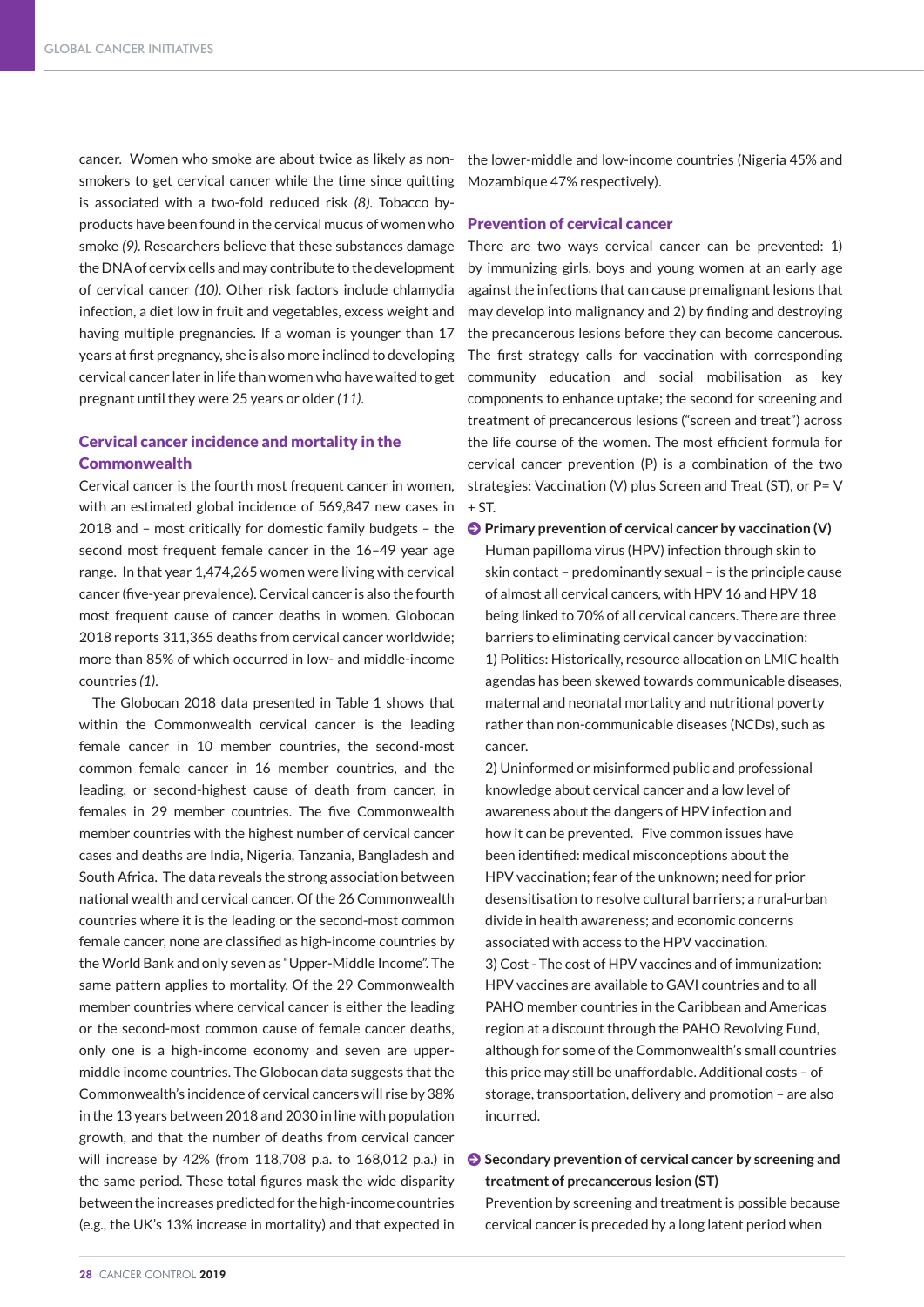|                                                                   | Table 1:: Cervical Cancer Incidence, Mortality and Prevalence 2018 - 2030 |           |                  |           |            |               |                |                |
|-------------------------------------------------------------------|---------------------------------------------------------------------------|-----------|------------------|-----------|------------|---------------|----------------|----------------|
|                                                                   | <b>World Bank</b>                                                         | Incidence | Cervix Ca        | Incidence | Est. 2018  | <b>Deaths</b> | Cervix Ca      | <b>Deaths</b>  |
|                                                                   | <b>Class 2018</b>                                                         | 2018      | rank             | 2030      | Prevalence | 2018          | rank           | 2030           |
| Australia                                                         | H <sub>l</sub>                                                            | 924       | 13               | 1,047     | 3,438      | 331           | 16             | 410            |
| <b>Bahamas</b>                                                    | H <sub>l</sub>                                                            | 29        | $\overline{4}$   | 35        | 85         | 23            | $\overline{2}$ | 30             |
| Bangladesh                                                        | LMI                                                                       | 8,068     | $\overline{2}$   | 11,481    | 17,702     | 5,214         | $\sqrt{3}$     | 7,629          |
| <b>Barbados</b>                                                   | H <sub>l</sub>                                                            | 38        | $\overline{4}$   | 43        | 106        | 27            | $\sqrt{3}$     | 33             |
| <b>Belize</b>                                                     | <b>UMI</b>                                                                | 46        | $\overline{2}$   | 68        | 122        | 25            | $1\,$          | 37             |
| Botswana                                                          | <b>UMI</b>                                                                | 333       | $1\,$            | 479       | 852        | 166           | $1\,$          | 249            |
| <b>Brunei</b>                                                     | H <sub>l</sub>                                                            | 52        | $\overline{4}$   | 66        | 168        | 14            | $\overline{4}$ | 21             |
| Cameroon                                                          | <b>LMI</b>                                                                | 2,356     | $\overline{2}$   | 4,998     | 4,566      | 1,546         | $\overline{2}$ | 2,333          |
| Canada                                                            | H <sub>l</sub>                                                            | 1,434     | 13               | 1,586     | 5,049      | 586           | 15             | 714            |
| Cyprus                                                            | HI                                                                        | 45        | 11               | 55        | 143        | 18            | 14             | 24             |
| eSwatini<br>(formally Swaziland)                                  | LMI                                                                       | 380       | $\mathbf{1}$     | 539       | 774        | 238           | $1\,$          | 351            |
| Fiji                                                              | <b>UMI</b>                                                                | 124       | $\sqrt{2}$       | 145       | 354        | 94            | $\overline{2}$ | 121            |
| Gambia                                                            | LI                                                                        | 184       | $\,1\,$          | 284       | 310        | 132           | $1\,$          | 208            |
| Ghana                                                             | LMI                                                                       | 3,151     | $\sqrt{2}$       | 4,761     | 6,857      | 2,119         | $1\,$          | 3,235          |
| Guyana                                                            | <b>UMI</b>                                                                | 124       | $\sqrt{2}$       | 150       | 298        | 64            | $1\,$          | 81             |
| India                                                             | LMI                                                                       | 96,922    | $\overline{2}$   | 128,291   | 225,689    | 60,078        | $\overline{2}$ | 81,113         |
| Jamaica                                                           | <b>UMI</b>                                                                | 486       | $\sqrt{3}$       | 569       | 1340       | 361           | $\overline{2}$ | 452            |
| Kenya                                                             | <b>LMI</b>                                                                | 5,250     | $\sqrt{2}$       | 8,335     | 10,963     | 3,286         | $1\,$          | 5,478          |
| Lesotho                                                           | <b>LMI</b>                                                                | 477       | $\,1\,$          | 595       | 876        | 346           | $1\,$          | 430            |
| Malawi                                                            | $\lfloor$                                                                 | 4,163     | $\mathbf{1}$     | 6,621     | 7,770      | 2,879         | $1\,$          | 4,587          |
| Malaysia                                                          | <b>UMI</b>                                                                | 1,682     | $\sqrt{3}$       | 2,402     | 4,898      | 944           | $\overline{4}$ | 1,436          |
| Malta                                                             | HI                                                                        | 11        | 16               | 12        | 34         | 7             | 22             | 9              |
| Mauritius                                                         | <b>UMI</b>                                                                | 120       | $\sqrt{3}$       | 147       | 342        | 56            | $\sqrt{3}$     | 75             |
| Mozambique                                                        | $\lfloor$                                                                 | 4,291     | $\,1\,$          | 6,308     | 6,965      | 3,376         | $1\,$          | 4,956          |
| Namibia                                                           | <b>UMI</b>                                                                | 236       | $\sqrt{2}$       | 344       | 544        | 135           | $1\,$          | 200            |
| New Zealand                                                       | H <sub>l</sub>                                                            | 190       | 12               | 214       | 677        | 72            | 17             | 88             |
| Nigeria                                                           | LMI                                                                       | 14,943    | $\overline{2}$   | 21,528    | 29,601     | 10,403        | $\overline{2}$ | 15,085         |
| Pakistan                                                          | <b>LMI</b>                                                                | 5,601     | $\sqrt{3}$       | 8,075     | 11,659     | 3,861         | $\sqrt{3}$     | 5,621          |
| Papua New<br>Guinea                                               | <b>LMI</b>                                                                | 1,024     | $\overline{2}$   | 1,406     | 2,075      | 663           | $\sqrt{2}$     | 931            |
| Rwanda                                                            | LI                                                                        | 1,304     | $\mathbf{1}$     | 2,048     | 2,410      | 921           | $\mathbf{1}$   | 1,472          |
| Saint Lucia                                                       | <b>UMI</b>                                                                | 15        | $\sqrt{3}$       | 18        | 40         | 12            | $\overline{2}$ | 16             |
| Samoa                                                             | <b>UMI</b>                                                                | 10        | $\boldsymbol{6}$ | 12        | 27         | 6             | 5              | $\overline{7}$ |
| Sierra Leone                                                      | LI                                                                        | 299       | $\sqrt{2}$       | 431       | 474        | 242           | $\sqrt{2}$     | 350            |
| Singapore                                                         | H <sub>l</sub>                                                            | 429       | $\overline{7}$   | 697       | 1,318      | 208           | $\,8\,$        | 313            |
| Solomon<br>Islands                                                | LMI                                                                       | 55        | $\sqrt{2}$       | 78        | 114        | 39            | $\mathbf{1}$   | 55             |
| South Africa                                                      | <b>UMI</b>                                                                | 12,983    | $\sqrt{2}$       | 16,240    | 34,170     | 5,595         | $\mathbf{1}$   | 7,322          |
| Sri Lanka                                                         | LMI                                                                       | 1136      | $\sqrt{2}$       | 1404      | 3183       | 643           | $\sqrt{2}$     | 844            |
| Tanzania                                                          | LI                                                                        | 9,772     | $\mathbf{1}$     | 15,213    | 19,332     | 6,695         | $\mathbf{1}$   | 10,449         |
| Trinidad and<br>Tobago                                            | HI                                                                        | 140       | $\overline{4}$   | 156       | 414        | 97            | $\overline{2}$ | 120            |
| Uganda                                                            | $\lfloor$                                                                 | 6,413     | $\mathbf{1}$     | 10,342    | 12,337     | 4,301         | $1\,$          | 6,961          |
| United<br>Kingdom                                                 | HI                                                                        | 3,430     | 12               | 3550      | 12,575     | 1,033         | 17             | 1,169          |
| Vanuatu                                                           | LMI                                                                       | 21        | $\sqrt{2}$       | 28        | 46         | 13            | $\sqrt{2}$     | 17             |
| Zambia                                                            | <b>LMI</b>                                                                | 2,994     | $1\,$            | 4,826     | 6,407      | 1,839         | $1\,$          | 2,980          |
|                                                                   |                                                                           | 191,685   |                  | 265,627   | 437,104    | 118,708       |                | 168,012        |
|                                                                   |                                                                           |           |                  | 38.5      |            |               |                | 42             |
| % increase<br>2018 - 2030                                         |                                                                           |           |                  |           |            |               |                |                |
| <b>WORLD</b>                                                      |                                                                           | 569,847   |                  | 691,129   | 1,474,265  | 311,365       |                | 394,561        |
| Commonwealth % of World totals<br>38%<br>30%<br>38%<br>43%<br>34% |                                                                           |           |                  |           |            |               |                |                |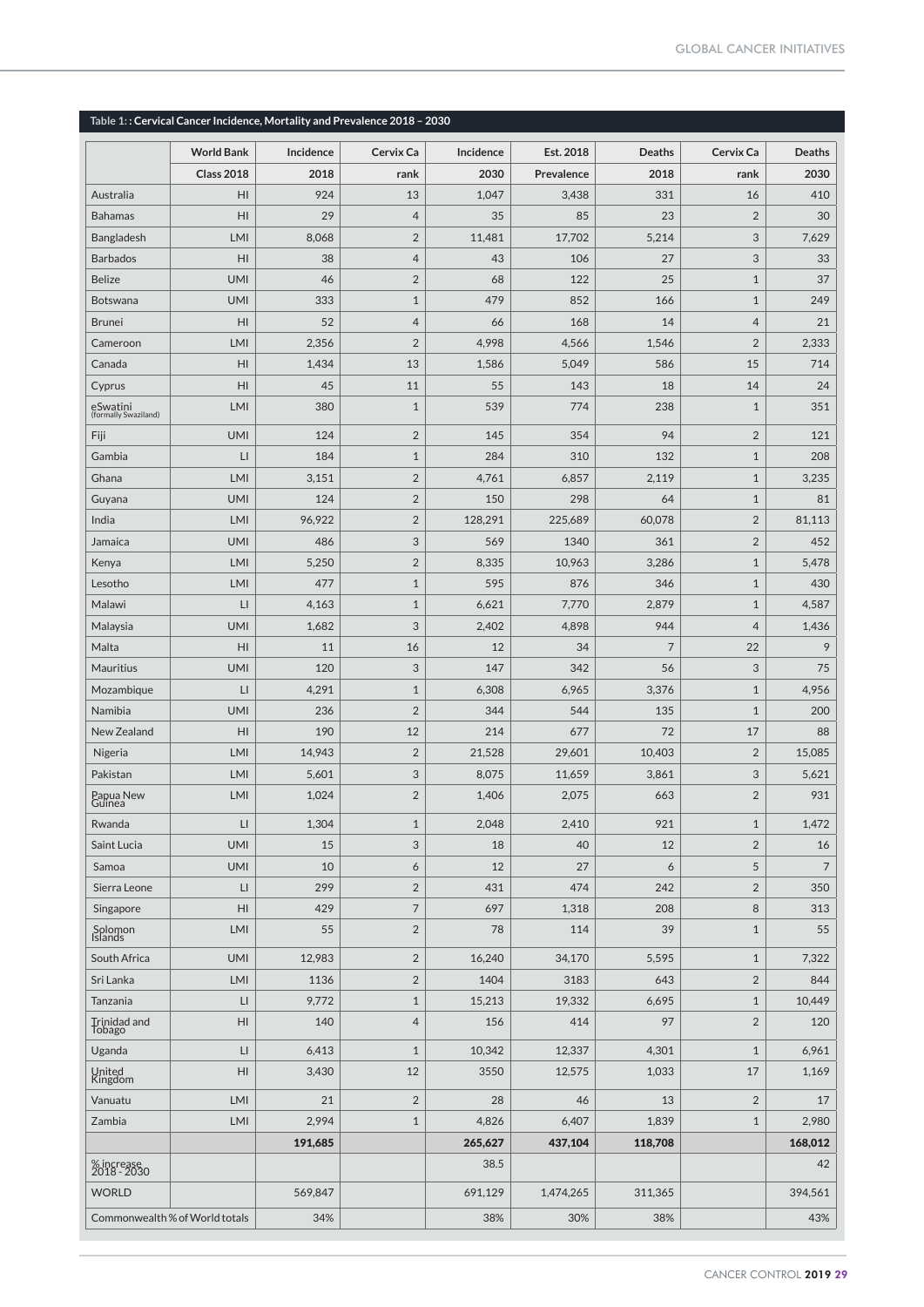persistent HPV infection leads to the development of asymptomatic precancerous lesions. Left untreated or undetected, these precancerous lesions may develop into cancer over a 5 – 30 year period whereas, if detected, they can be removed, preventing the development of cancer in the future and saving costly interventions. Systematic screening of women with an organized population-based approach has contributed to the reduction in cervical cancer incidence by up to 80% in developed countries.

Precancerous lesions can be detected by (i) performing cytological (Pap) smears; (ii) visual inspection with ascetic acid (VIA); or (iii) HPV testing. While all three modalities are considered by WHO to be "very cost-effective interventions" or "Best Buys" *(13)*, WHO does not recommend starting or scaling-up cytology-based screening in countries that have not yet done so. Rather, the emphasis is on HPV as the primary screening modality, although costs are currently prohibitive in many countries. Screening levels remain variable throughout the Commonwealth and dependent on the availability of resources and infrastructure. Screening and pre-cancer treatment algorithms are being optimized *(14,15)* in many countries with the availability of HPV testing, the known difficulties with accuracy and quality assurance for VIA *(12)* and challenges in taking VIA as a primary screen, and cryotherapy as the primary pre-cancer treatment method to scale.

Most high-income Commonwealth member countries have population-based screening programmes, with Australia recently replacing cytology with HPV DNA detection tests to screen women aged 25 to 74 years every five years and New Zealand and the UK following in this direction. A recent report predicts that in the coming two decades Australia could eliminate cervical cancer as a major public health issue, which the authors suggest is the same as the accepted annual incidence for a "rare" cancer, that is <4 cases/100 000 per year, by 2021-2035 *(16).*

Elsewhere, screening coverage is variable. Although the Commonwealth member countries in the Caribbean and Latin America region have all implemented opportunistic conventional cytology-based cervical cancer screening programmes, screening has achieved limited success there due to the lack of an organized population-based approach, poor quality control and low population coverage. Despite its lack of resources, Belize has demonstrated that screening for cervical cancer and precancerous lesions can be combined with delivering STD counselling. India shares one-fourth of the global burden of cervical cancer. The Fourth National Family Health Survey (NFHS-4) *(17),* a nationally representative survey including 699,686 Indian women aged 15–49 years that was conducted at the district level during 2015–2016 found

that lifetime cervical cancer screening prevalence was low (29.8%) and varied by geographic region, ranging from 10.0% in the Northeast Region to 45.2% in the Western Region.

Opportunistic screening programmes provide free Pap smear services to the women at all the public health facilities in Malaysia and at the women's wellness clinics in Sri Lanka. In South Africa, the national programme has had little impact on disease burden; by 2014 it had reached only 14% of the target population. In comparison, a screening pilot study has been successfully scaled-up to 75 government-run health facilities across Zambia's 10 provinces and supported by rigorous quality assurance.

#### Treatment of cervical cancer

Treatment for invasive cervical cancer is dependent on 'Stage' as defined by the International Federation of Gynaecology and Obstetrics (FIGO). For Stage 1A cancers, surgery is the preferred treatment. 74% of cervical cancer cases will need this modality at some point in the management pathway *(18)*. Current capacity and capability for delivering the range of pelvic procedures that are required to manage cervical cancer from a surgical perspective varies widely across Commonwealth countries.

For high-income populations in some upper middleincome member countries, surgical availability and outcomes mirrors that found in the high-income countries. However, this only covers some 6% of women with cervical cancer in Commonwealth countries. For the remainder, access remains both geographically and financially poor *(19)*, reflecting the reality that women with cervical cancer need to travel an average of 100km to access a health facility capable of carrying out a surgical biopsy, a major contributor to late presentation *(20,21)*. In many Commonwealth LMICs a scarcity of appropriately trained pelvic surgeons, the shortage of operating rooms, and a low operating volume can conspire to a deliver an often unsafe surgical environment *(22)*.

For Stage 1 tumours greater than 4cms in size and for all other Stages, the standard primary treatment is concurrent chemotherapy and radiation, although for Stage 4, disease treatment is determined by performance status. Several challenges to the equitable provision of radiotherapy services in LMI Commonwealth countries have been identified, with many populations having little or no access to publiclyfunded radiotherapy services. These general barriers to the provision and delivery of radiotherapy include the lack of: adequate human and financial resources; equipment that meets IEC standards or equivalent national device standards; preventive maintenance and repair contract and funds and quality assurance (QA) equipment, treatment planning systems and simulation equipment for assuring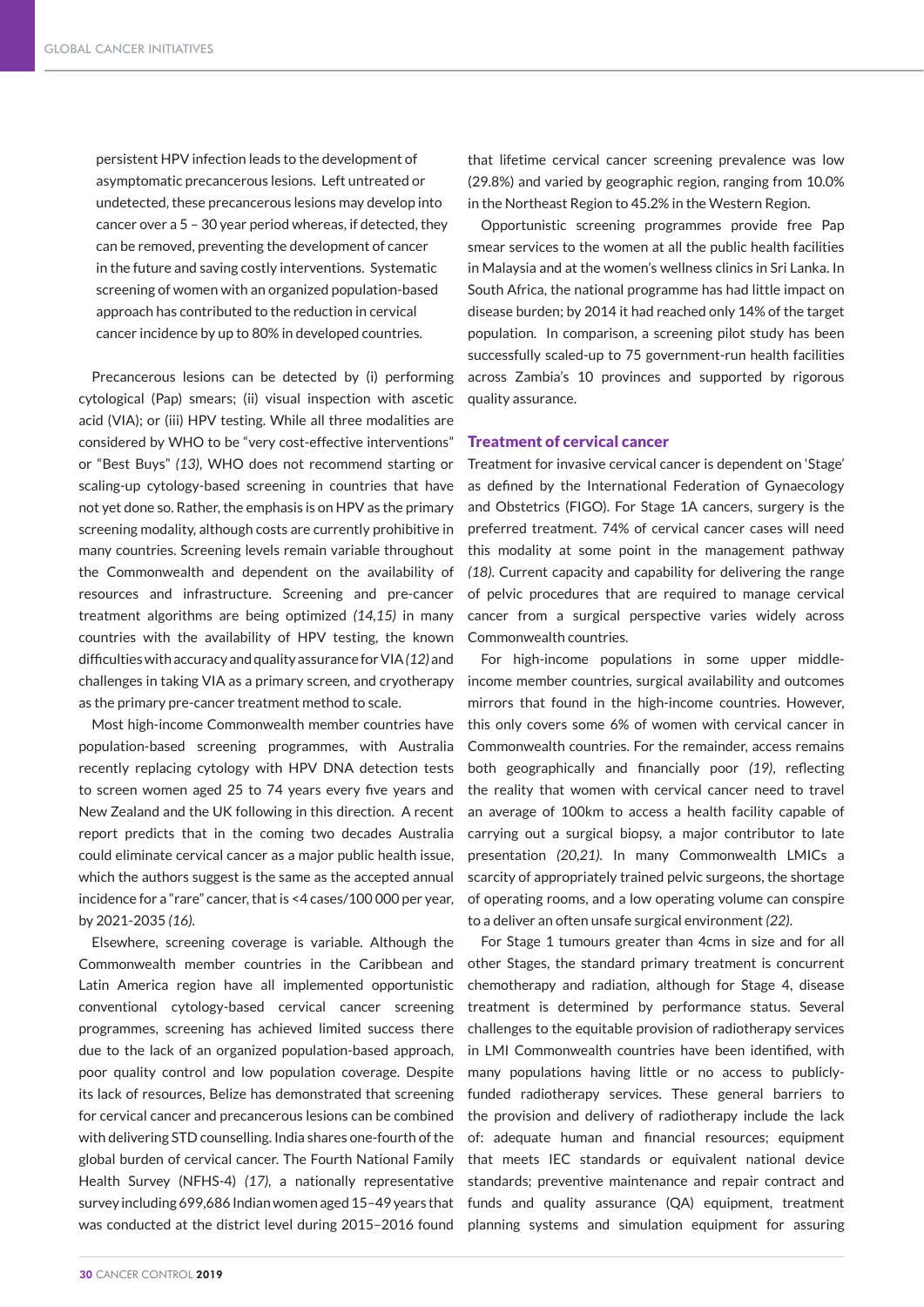

**Figure 2: Topics addressed in research papers on cervical cancer in the Commonwealth (2016)**



SAFETY CONCERNS OVER TREATMENT FOR CERIVAL CANCER IN COMMONWEALTH

- $\Theta$  Scarcity of appropriately trained pelvic surgeons
- Shortage of operating rooms
- $\Theta$  Low operating volume
- $\Theta$  RADIOTHERAPY
- S Lack of regulatory oversight
- $\Theta$  Possible inadequacy of RT shielding
- $\Theta$  Risk to patient and staff of unnecessary exposure to radiation
- $\Theta$  Lack of a safety culture in RT

Dominica, Grenada, Kiribati, Nauru, Saint Kitts and Nevis, Saint Vincent and the Grenadines, Seychelles, Tonga, Tuvalu), and the data from some of the remaining 43 Commonwealth

the availability of brachytherapy equipment in countries with no regulatory authority as the IAEA Code of Conduct on the Safety and Security of Radioactive Sources *(23)* would prevent the exportation of sources to countries without adequate regulatory oversight. In some countries the lack of regulatory authority with expertise in authorization and inspection of radiotherapy may be putting the patient, worker and public at risk to unnecessary exposure to radiation.

## Cervical cancer research in the Commonwealth

Epidemiological data from population-based registries and scientific data from clinical trials and studies are two of the foundation stones of evidence-based cancer control. The International Agency for Research on Cancer's Globocan 2018 database does not include data from 10 Commonwealth small countries with LMI economies (Antigua and Barbuda,

optimized radiotherapy treatments. There is concern over countries that are presented in Table 1 may be underpowered.

An African Cancer Registry Network (24) has been established to improve the effectiveness of cancer surveillance in sub-Saharan Africa by providing expert evaluation of current problems and technical support to remedy identified barriers, .<br>with the long-term goal of strengthening health systems and creating research platforms for the identification of problems, priorities, and targets for intervention. AFCRN works with cancer registries in Botswana, The Gambia, Ghana, Kenya, Malawi, Mauritius, Mozambique, Namibia, Nigeria, Seychelles, South Africa, Swaziland, Uganda, and Zambia and acts as the African Regional Hub for cancer registration as part of IARC's Global Initiative for Cancer Registry Development in Low and Middle Income Countries framework.

The incomplete and of variable quality of the data reported by their cancer registries is compounded by the difficulties in retrieving reports of cancer research conducted in low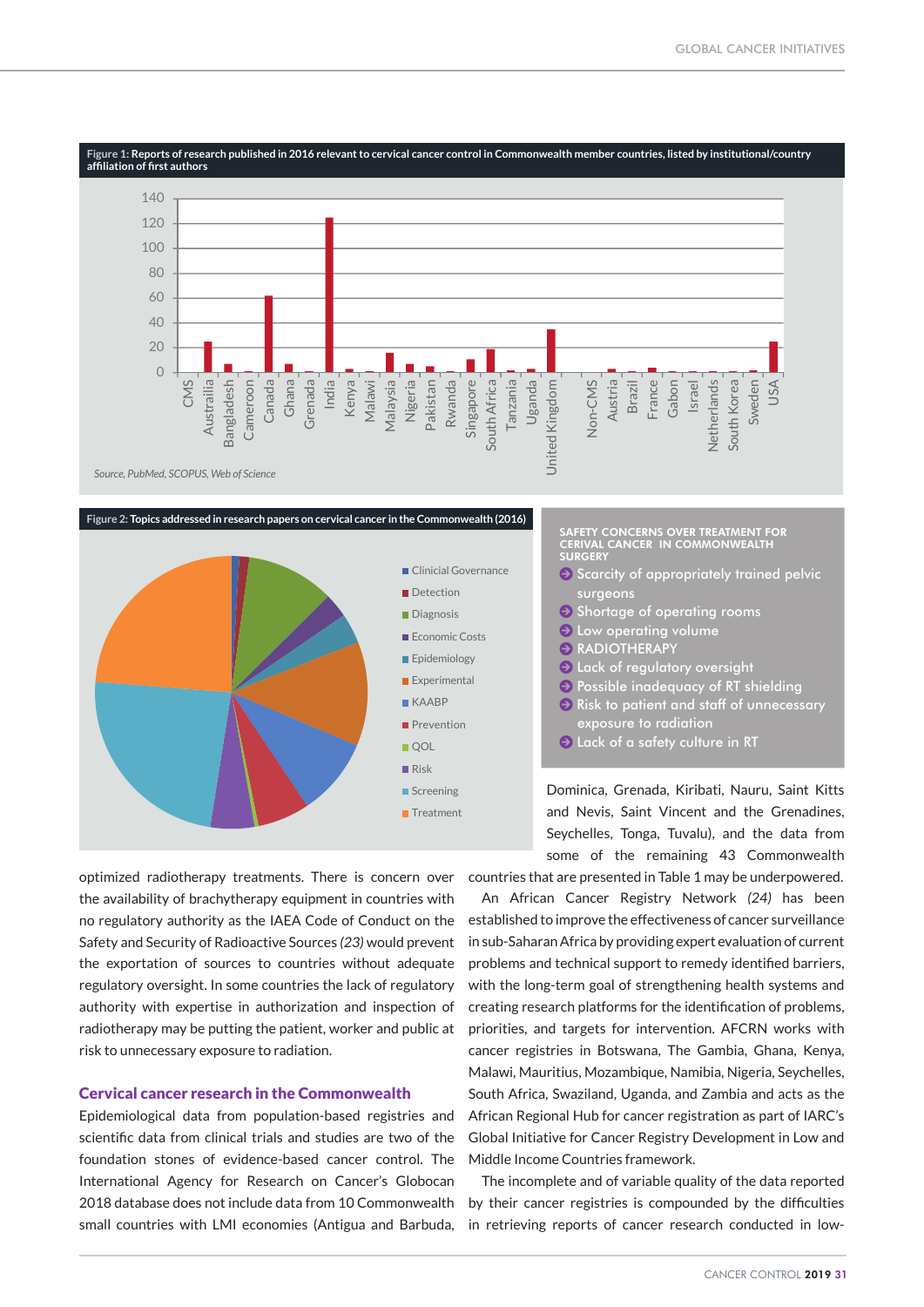or middle-income Commonwealth member countries. An electronic search of four bibliographic databases (Pubmed, Embase, African journals Online and WHO's African Index Medicus) conducted in 2017 by INCTR UK for evidence published between 2000 and 2016 relevant to cervical cancer and other HPV-linked cancers in sub-Saharan Africa identified 1,656 reports of research, of which 1,414 (85%) reports related to populations or patients in African Commonwealth countries *(25)*. A second sample search of PubMed; SCOPUS and Web of Science, for reports of cervical cancer research relevant to Commonwealth members published in 2016 (the most recent complete year) identified 370 reports from 18 Commonwealth countries and 9 non-Commonwealth countries (Figure 3), of which 45 reports (12%) were by first authors located in African countries.

The most frequently researched topics were Screening (100 publications) and Treatment (100 publications) Experimental medicine (52 publications, of which 36 had first authors in India), Diagnostics (44 publications) and Prevention (26 publications). Knowledge, Awareness, Attitude, Behaviour and Practice (KAABP) issues relating to cervical cancer were addressed in 39 publications (Figure 4). Twelve papers considered cost and resource management in the management of cervical cancer, but only two papers looked at the quality of life of patients receiving treatment for cervical cancer.

## **Discussion**

Because the majority of cervical cancers start with precancerous changes caused by HPV infection, the high mortality rate from cervical cancer can be reduced through a comprehensive approach that includes prevention, early diagnosis, effective screening and treatment programmes. For the foreseeable future, cervical cancer prevention will require both HPV vaccination and screening, providing opportunities to improve primary healthcare systems and reduce cancer disparities *(26)*. Allocation of resources and the provision of skilled healthcare professionals are essential for effective cervical cancer control. Included in the package of care should be access to HPV vaccination for girls aged 9–12 years. Similarly, screening programmes should be initiated for women over 30 years, aiming for the widest coverage and ensuring that all women with abnormal cytologies be offered either further assessment or treatment with follow-up. Zambia's successful roll out of screening serves as an example of achievement through political will.

Surgery and radiotherapy are essential components of effective cancer treatment; it is not possible to offer comprehensive cancer care without them. The increase in the number of women screened for cervical cancer is driving a huge demand that is not being matched by investment in

the surgical supply side to manage both malignant disease and benign pelvic pathology that is incidentally picked up *(27)*. 80% of Commonwealth cervical cancer patients require radiotherapy as part of their treatment protocol *(28)*. Health systems in LMI Commonwealth countries do not yet have adequate RT facilities to provide these services.

Policy-makers require reliable evidence in order to make informed decisions *(29).* Without reliable and robust data from population-based registries, Health Ministries cannot know whether their vaccination and screening programmes are succeeding or failing. Similarly, progress in healthcare is based on the evidence from painstaking and rigorous research that provides an insight into the impact of interventions on specific communities where country-level data disaggregation has formerly been poor. Its size, geographical spread, economic diversity and heterogeneous genetic composition gives the Commonwealth unique advantages in research into the causes of cancer and various strategies for its control, in different healthcare settings and as the testing ground for anticancer policies and treatments *(30)*.

The identification of 370 reports published in one year provides a helpful freeze-frame picture of what was being researched in the area of cervical cancer at the time, but it cannot begin to represent the full magnitude of the Commonwealth's contribution to research in this area. A more substantial body of reports of scientific research studies relevant to the populations of low- or middle-income Commonwealth countries lies scattered across the international literature in a multitude of regional databases, online journals and libraries; a large reservoir of scientific wealth generally unread and unreferenced because it is expensive to find in terms of time and cost. Ignorance is not strength. Creating and sharing a knowledge base of the research conducted across the Commonwealth into the prevention and treatment cervical cancer is a prerequisite for evidence-based cancer control. Healthcare interventions and policy strategies that prove to be effective across the diversity of the Commonwealth member countries offer gains for the global economy.

#### **Conclusions**

In his Call to Action to Eliminate Cervical Cancer on 19 May 2018, WHO Director-General Dr Tedros Adhanom Ghebreyesus emphasized that most women who die of cervical cancer live in the low- or middle-income countries that that are the least prepared for managing the increasing burdens of cancer and other non-communicable diseases. Collective action by the Commonwealth countries to address the deficits outlined in this article will represent a good investment by governments, given the impact of cervical cancer on premature death and disability, with its long-lasting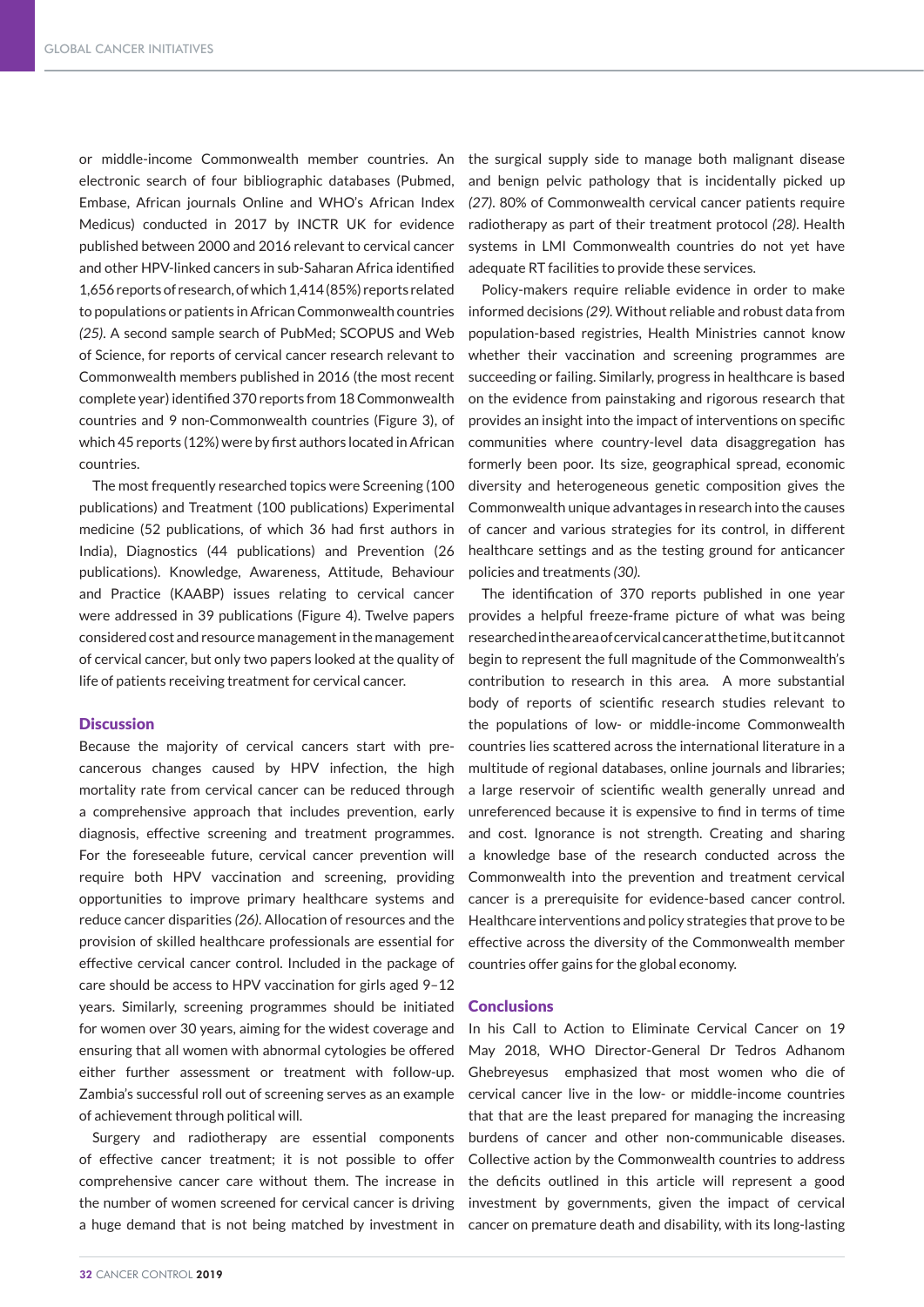*"Cervical cancer strikes women in the prime of life. These women are raising children, caring for their families and contributing to the social and economic fabric of their communities. Nine in 10 women who die from cervical cancer are in poor countries. This means some of the most vulnerable women in our world are dying unnecessarily. That cannot be fair or just. But it doesn't have to be this way. Cervical cancer is one of the most preventable and treatable forms of cancer, as long as it is detected early and managed effectively."* 

*Call to Action to Eliminate Cervical Cancer Dr Tedros Adhanom Ghebreyesus, WHO Director-General 19 May 2018*

social, financial and economic consequences for the affected women, their immediate families and their wider community. The establishment of a Commonwealth Cancer Fund would be a useful innovation.

Addressing the issue of cervical cancer can illuminate the way to move forward and to protect health systems from the high expense and ravages of malignant diseases. This is a unique leadership opportunity for the Commonwealth to act as a global and regional catalyst for pulling together major stakeholders involved in the fight against, not just cervical cancers, but all cancers. If taken, it will have an impact extending far beyond the boundaries of its member countries.  $\blacksquare$ 

*Mark Lodge is a consultant systematic reviewer specializing in identifying published reports of healthcare intervention in cancer. In 1996, he was a founding member, with Dr Chris Williams, of the Cochrane Collaboration's Cancer Network. He joined the International Network for Cancer Treatment and Research (INCTR) in 2007 and was appointed INCTR's UK Director in 2008. He is a co-author of seven systematic reviews of cancer interventions, the Commissioning Editor for Cancer Control, and served as the Executive Director of INCTR's UK charity, The Challenge Fund, from 2008 to 2016. He is the Coordinator of London Global Cancer Week 2019, which will highlight the United Kingdom's contribution to global cancer control.* 

*Therese Lethu is a global health specialist with more than 25 years of experience working with organizations such as WHO, the Global Business Coalition (GHChealth) and the French Ministry of Foreign Affairs, with a focus on Africa. Thérèse's expertise is very much related to helping fight non-communicable diseases, especially cervical cancer, as one of the most preventable forms of cancer. She founded a Swiss-based NGO, Global Health Objectives, to advocate for accelerating the elimination of cervical cancer according to the global strategy of WHO.* 

*Dr Ophira Ginsburg is a medical oncologist and global women's health researcher with technical and policy expertise in noncommunicable diseases prevention and management. She is the Director of the High-Risk Cancer Genetics Program and Associate Professor in the Section for Global Health, Department of Population Health at New York University School of Medicine. Formerly based at the University of Toronto, from 2015 to 2016 she was a Medical Officer at WHO, and continues to serve as a consultant to several UN agencies, providing technical assistance to Member States on national cancer control planning and policies. She is leading a new study funded by the US National Institutes of Health ("Cancer Moonshot" programme), to improve access to cancer genetics services through primary care clinics in the New York area.*